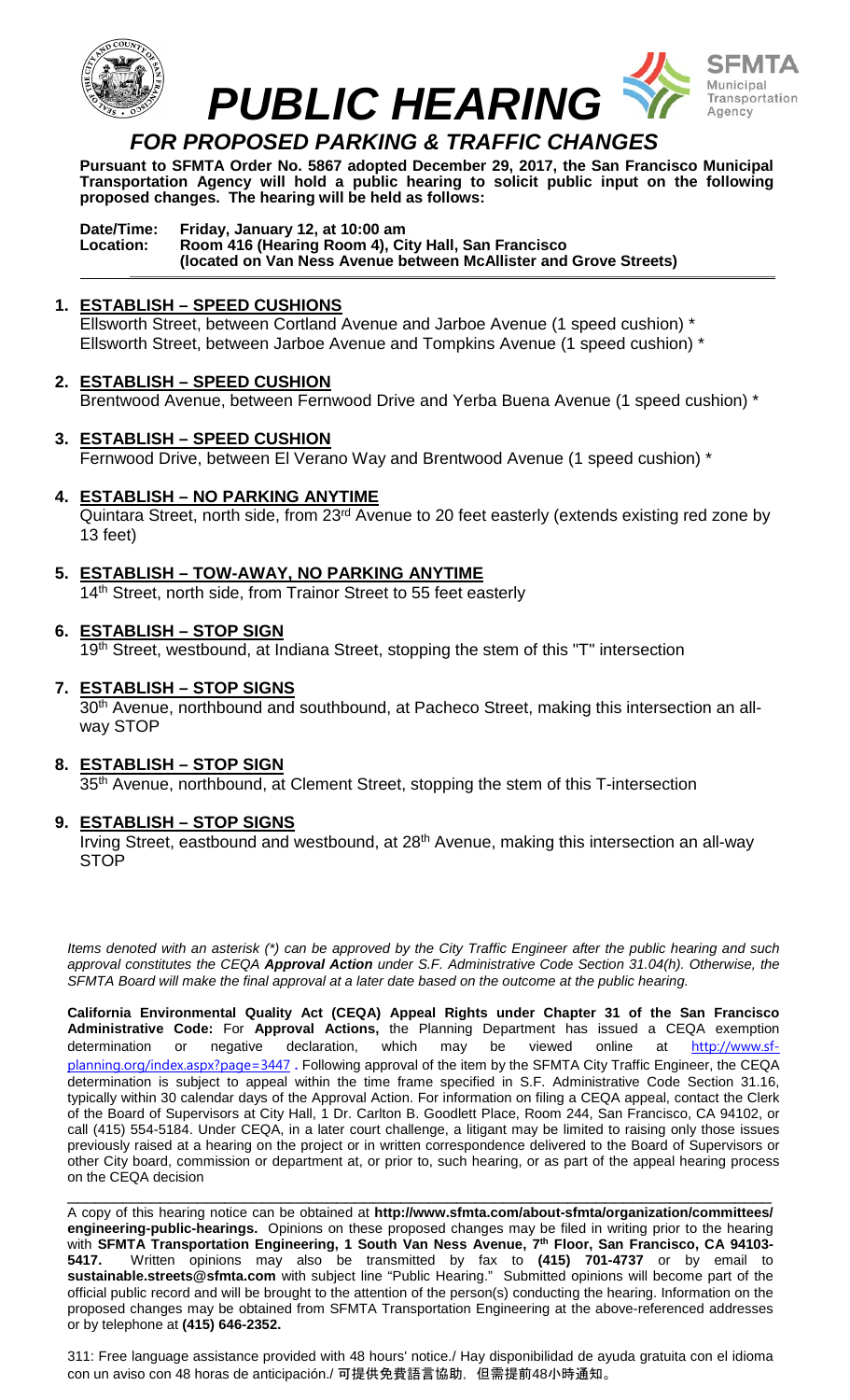

**Pursuant to SFMTA Order No. 5867 adopted December 29, 2017, the San Francisco Municipal Transportation Agency will hold a public hearing to solicit public input on the following proposed changes. The hearing will be held as follows:**

**Date/Time: Friday, January 12, at 10:00 am Location: Room 416 (Hearing Room 4), City Hall, San Francisco (located on Van Ness Avenue between McAllister and Grove Streets) \_\_\_\_\_\_\_\_\_\_\_\_\_\_\_\_\_\_\_\_\_\_\_\_\_\_\_\_\_\_\_\_\_\_\_\_\_\_\_\_\_\_\_\_\_\_\_\_\_\_\_\_\_\_\_\_\_\_\_\_\_\_\_\_\_\_\_\_\_\_\_\_\_\_\_\_**

#### **10.ESTABLISH – ONE-WAY STREET**

Card Alley, eastbound, from Emery Lane to Stockton Street Emery Lane, northbound, from Vallejo Street to Card Alley

- **11.ESTABLISH – RECTANGULAR RAPID FLASHING BEACON** Laguna Street at Francisco Street, crossing Laguna Street
- **12.ESTABLISH – RESIDENTIAL PERMIT PARKING AREA L, 2-HOUR PARKING, 8 AM TO 6 PM, MONDAY THROUGH FRIDAY, EXCEPT VEHICLES WITH AREA L PERMITS**

Balboa Street, both sides, between 2<sup>nd</sup> Avenue and Arguello Street (00-99 block)

- **13.ESTABLISH – RESIDENTIAL PERMIT PARKING AREA S, 2-HOUR PARKING, 8 AM TO 9 PM, MONDAY THROUGH FRIDAY, EXCEPT VEHICLES WITH AREA S PERMITS**  21st Street, both sides, between Collingwood Street and Diamond Street (4000 block)
- **14.ESTABLISH – RESIDENTIAL PERMIT PARKING AREA G, 2-HOUR PARKING, 8 AM TO 6 PM, MONDAY THROUGH FRIDAY, EXCEPT VEHICLES WITH AREA G PERMITS** Sutter Street, both sides, between Fillmore Street and Webster Street, install signs on north side only

#### **15.ESTABLISH – METERED MOTORCYCLE PARKING**

Broadway, south side, from 57.5 feet to 90 feet east of Battery Street (eight motorcycle stalls replacing general meter #123) \*

*Items denoted with an asterisk (\*) can be approved by the City Traffic Engineer after the public hearing and such approval constitutes the CEQA Approval Action under S.F. Administrative Code Section 31.04(h). Otherwise, the SFMTA Board will make the final approval at a later date based on the outcome at the public hearing.*

**California Environmental Quality Act (CEQA) Appeal Rights under Chapter 31 of the San Francisco Administrative Code:** For **Approval Actions,** the Planning Department has issued a CEQA exemption determination or negative declaration, which may be viewed online at [http://www.sf](http://www.sf-planning.org/index.aspx?page=3447)[planning.org/index.aspx?page=3447](http://www.sf-planning.org/index.aspx?page=3447) **.** Following approval of the item by the SFMTA City Traffic Engineer, the CEQA determination is subject to appeal within the time frame specified in S.F. Administrative Code Section 31.16, typically within 30 calendar days of the Approval Action. For information on filing a CEQA appeal, contact the Clerk of the Board of Supervisors at City Hall, 1 Dr. Carlton B. Goodlett Place, Room 244, San Francisco, CA 94102, or call (415) 554-5184. Under CEQA, in a later court challenge, a litigant may be limited to raising only those issues previously raised at a hearing on the project or in written correspondence delivered to the Board of Supervisors or other City board, commission or department at, or prior to, such hearing, or as part of the appeal hearing process on the CEQA decision

\_\_\_\_\_\_\_\_\_\_\_\_\_\_\_\_\_\_\_\_\_\_\_\_\_\_\_\_\_\_\_\_\_\_\_\_\_\_\_\_\_\_\_\_\_\_\_\_\_\_\_\_\_\_\_\_\_\_\_\_\_\_\_\_\_\_\_\_\_\_\_\_\_\_\_\_ A copy of this hearing notice can be obtained at **http://www.sfmta.com/about-sfmta/organization/committees/ engineering-public-hearings.** Opinions on these proposed changes may be filed in writing prior to the hearing with **SFMTA Transportation Engineering, 1 South Van Ness Avenue, 7th Floor, San Francisco, CA 94103- 5417.** Written opinions may also be transmitted by fax to **(415) 701-4737** or by email to **sustainable.streets@sfmta.com** with subject line "Public Hearing." Submitted opinions will become part of the official public record and will be brought to the attention of the person(s) conducting the hearing. Information on the proposed changes may be obtained from SFMTA Transportation Engineering at the above-referenced addresses or by telephone at **(415) 646-2352.**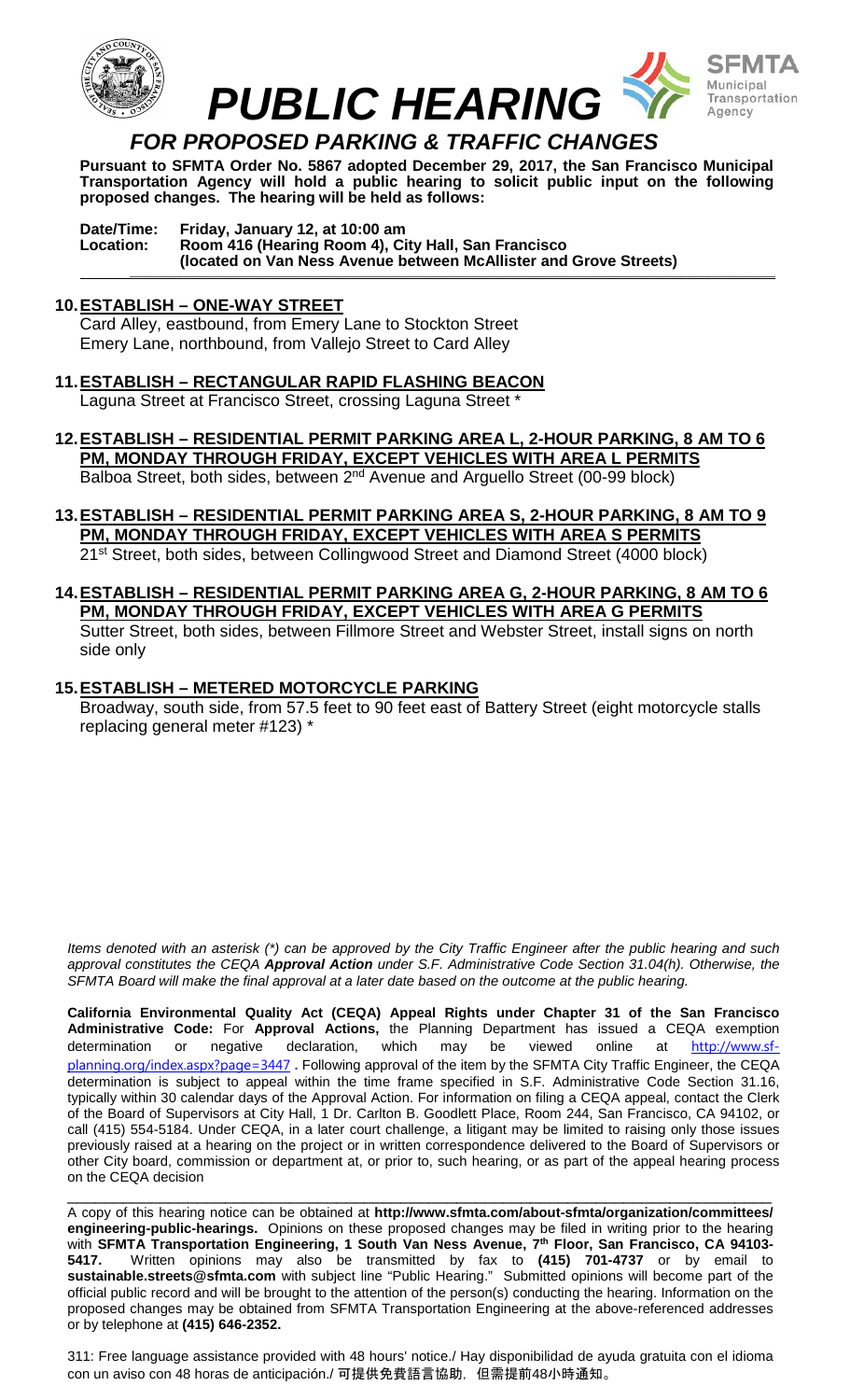

**Pursuant to SFMTA Order No. 5867 adopted December 29, 2017, the San Francisco Municipal Transportation Agency will hold a public hearing to solicit public input on the following proposed changes. The hearing will be held as follows:**

**Date/Time: Friday, January 12, at 10:00 am Location: Room 416 (Hearing Room 4), City Hall, San Francisco (located on Van Ness Avenue between McAllister and Grove Streets) \_\_\_\_\_\_\_\_\_\_\_\_\_\_\_\_\_\_\_\_\_\_\_\_\_\_\_\_\_\_\_\_\_\_\_\_\_\_\_\_\_\_\_\_\_\_\_\_\_\_\_\_\_\_\_\_\_\_\_\_\_\_\_\_\_\_\_\_\_\_\_\_\_\_\_\_**

## **30(a). ESTABLISH – RED ZONE**

- A. 10<sup>th</sup> Street, east side, from 20 feet to 40 feet north of Mission Street (extends red zone by an additional 20 feet, removing parking meter #59)
- B. 10<sup>th</sup> Street, west side, from Mission Street to 48 feet northerly (48-foot red zone, removing meters #60 and 62)
- C. 10<sup>th</sup> Street, west side, from 4 feet to 24 feet north of Minna Street (extends red zone by 20 feet, removing parking meter #118-G) \*
- D. 10<sup>th</sup> Street, east side, from Howard Street to 18 feet northerly (18-foot red zone, removing parking meter #161) \*
- E. 10<sup>th</sup> Street, west side, from 13 feet to 31 feet north of Howard Street (extends red zone by 18-feet, removing parking meter #162) \*
- F. 10<sup>th</sup> Street, east side, from 17 feet to 39 feet north of Folsom Street (extends red zone by 22 feet, removing parking meter #259)
- G. 10<sup>th</sup> Street, west side, from 7 feet to 27 feet north of Folsom Street (extends red zone by 20 feet, removing parking meter #262) \*
- H. 10<sup>th</sup> Street, east side, from 3 feet to 22 feet north of Harrison Street (extends red zone by 19 feet, removing parking meter #361) \*
- I. 10<sup>th</sup> Street, west side, from Harrison Street to 40 feet northerly (40-foot red zone, removing parking meters #358 and 360)
- J. 10<sup>th</sup> Street, east side, from Bryant Street to 40 feet northerly (40-foot red zone)
- K. 10<sup>th</sup> Street, west side, from Bryant Street to 20 feet northerly (20-foot red zone, removing parking meter #458) \*

#### **30(b). ESTABLISH – 30-MINUTE PARKING METER**

10<sup>th</sup> Street, west side, from 44 feet to 62 feet north of Minna Street (18-foot space at meter #112) \*

*Items denoted with an asterisk (\*) can be approved by the City Traffic Engineer after the public hearing and such approval constitutes the CEQA Approval Action under S.F. Administrative Code Section 31.04(h). Otherwise, the SFMTA Board will make the final approval at a later date based on the outcome at the public hearing.*

**California Environmental Quality Act (CEQA) Appeal Rights under Chapter 31 of the San Francisco Administrative Code:** For **Approval Actions,** the Planning Department has issued a CEQA exemption determination or negative declaration, which may be viewed online at [http://www.sf](http://www.sf-planning.org/index.aspx?page=3447)[planning.org/index.aspx?page=3447](http://www.sf-planning.org/index.aspx?page=3447) **.** Following approval of the item by the SFMTA City Traffic Engineer, the CEQA determination is subject to appeal within the time frame specified in S.F. Administrative Code Section 31.16, typically within 30 calendar days of the Approval Action. For information on filing a CEQA appeal, contact the Clerk of the Board of Supervisors at City Hall, 1 Dr. Carlton B. Goodlett Place, Room 244, San Francisco, CA 94102, or call (415) 554-5184. Under CEQA, in a later court challenge, a litigant may be limited to raising only those issues previously raised at a hearing on the project or in written correspondence delivered to the Board of Supervisors or other City board, commission or department at, or prior to, such hearing, or as part of the appeal hearing process on the CEQA decision

\_\_\_\_\_\_\_\_\_\_\_\_\_\_\_\_\_\_\_\_\_\_\_\_\_\_\_\_\_\_\_\_\_\_\_\_\_\_\_\_\_\_\_\_\_\_\_\_\_\_\_\_\_\_\_\_\_\_\_\_\_\_\_\_\_\_\_\_\_\_\_\_\_\_\_\_ A copy of this hearing notice can be obtained at **http://www.sfmta.com/about-sfmta/organization/committees/ engineering-public-hearings.** Opinions on these proposed changes may be filed in writing prior to the hearing with **SFMTA Transportation Engineering, 1 South Van Ness Avenue, 7th Floor, San Francisco, CA 94103- 5417.** Written opinions may also be transmitted by fax to **(415) 701-4737** or by email to **sustainable.streets@sfmta.com** with subject line "Public Hearing." Submitted opinions will become part of the official public record and will be brought to the attention of the person(s) conducting the hearing. Information on the proposed changes may be obtained from SFMTA Transportation Engineering at the above-referenced addresses or by telephone at **(415) 646-2352.**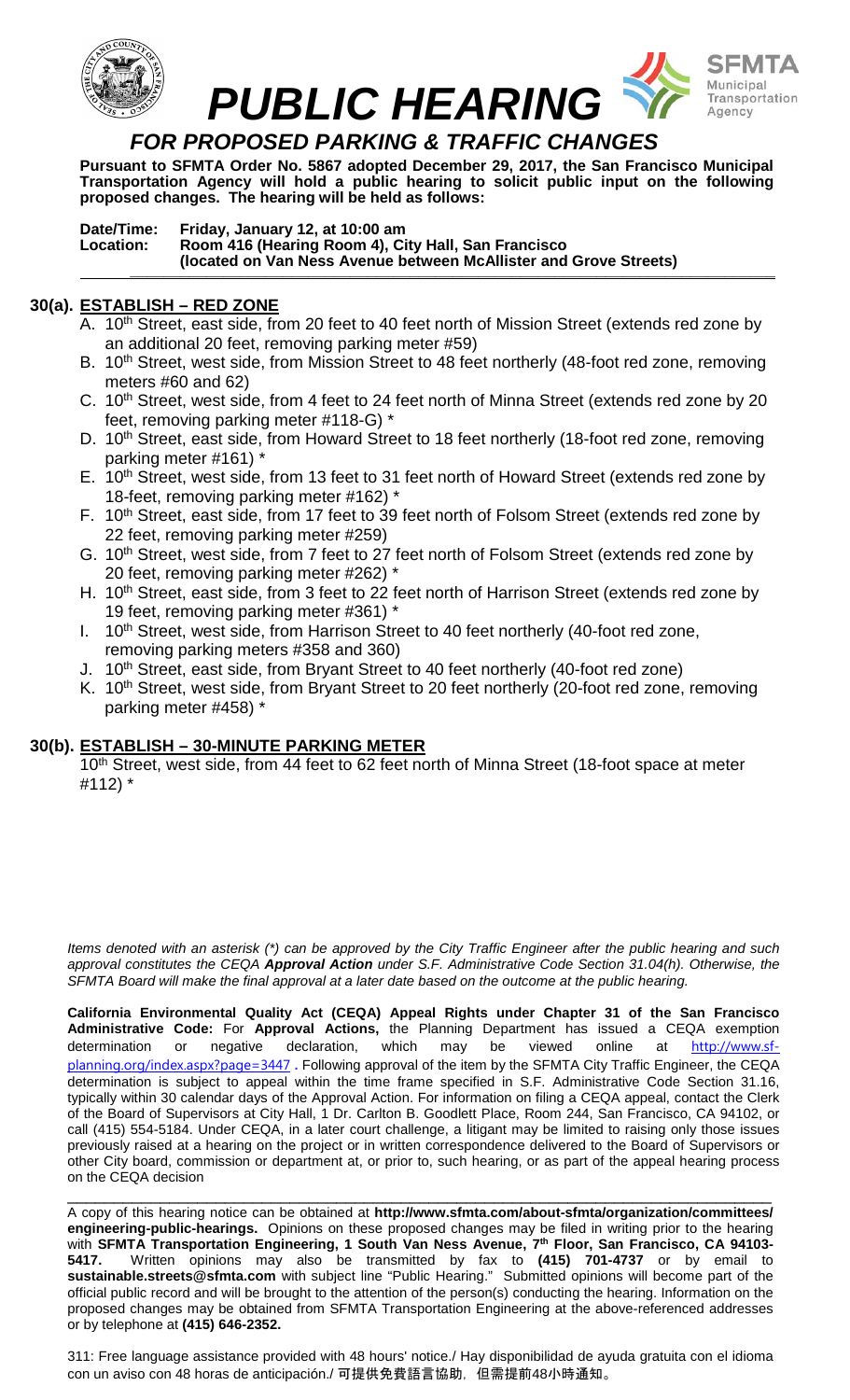# 8TH STREET SAFETY PROJECT PHASE 2



# **SAFER STREETS FOR EVERYONE MULTIMODAL STREET DESIGN CHANGES**

The 8th Street Safety Project will implement paint treatments to increase the visibility of people who bike and walk, provide smoother bus boarding using transit boarding islands, increase safety and comfort for people biking with a protected bikeway, modify bus stop locations, and reconfigure parking and loading zones along the corridor.



# **SAFER MUNI, QUICKER RIDE PROPOSED 19 POLK STOP IMPROVEMENTS**

# **We're making southbound 19 Polk stops changes for a safer and reliable ride.**

This project includes improvements to the 19 Polk route to make it more safe and efficient to travel through SoMa. New transit boarding islands provide transit riders a safe place to wait for their bus and buses spend less time merging. This makes boarding faster and saves time for everyone.

# **19 Polk Stop Changes (Southbound only)**

- **• Stops upgraded to transit boarding island:** 8th/Harrison 8th/Brannan
- **• Stops removed:** 8th/Bryant (near side) 8th/Townsend (near side)
- **• Stops moved to far side of intersection:** 8th/Brannan

# **19 8th St Harrison Bryant Brannan Townsend**  $\Omega$ Install transit boarding island  $\sum$  Remove bus stop elocate bus stop (existing) Relocate bus stop (proposed)



For general project information and updates, we invite you to visit www.sfmta.com/7thand8th or e-mail the SFMTA project manager Alan Uy at alan.uy@sfmta.com



**SFMTA** wunicipai<br>Fransportation

■ 311 Free language assistance / 免費語言協助 / Ayuda gratis con el idioma / Бесплатная помощь переводчиков / Trợ giúp Thông dịch Miễn phí / Assistance linguistique gratuite / 無料の言語支援 / 무료 언어 지원 / Libreng tulong para sa wikang Filipino / การช่วยเหลือทางด้านภาษาโดยไม่เสียค่าใช้จ่าย / عط المساعدة المجاني على الرقم

# SFMTA.COM/7thand8th

# **Safety Improvements**

This project will provide transportation safety improvements to 8th Street from Harrison to Townsend, including:

- Protected bikeways
- Transit boarding islands
- Transit stop relocation
- Painted safety zones
- Traffic signal upgrades
- Traffic lane reduction

# **Project Timeline**

- Conceptual Design and Environmental Review: Aug. 2017 - Nov. 2017
- Community and Stakeholder Outreach: Sep. 2017 - Dec. 2017

• Public Hearing: Jan. 12, 2018 Order No. 5867



- SFMTA Board Hearing (Final Approvals): Feb. 2018
- Construction: Spring 2018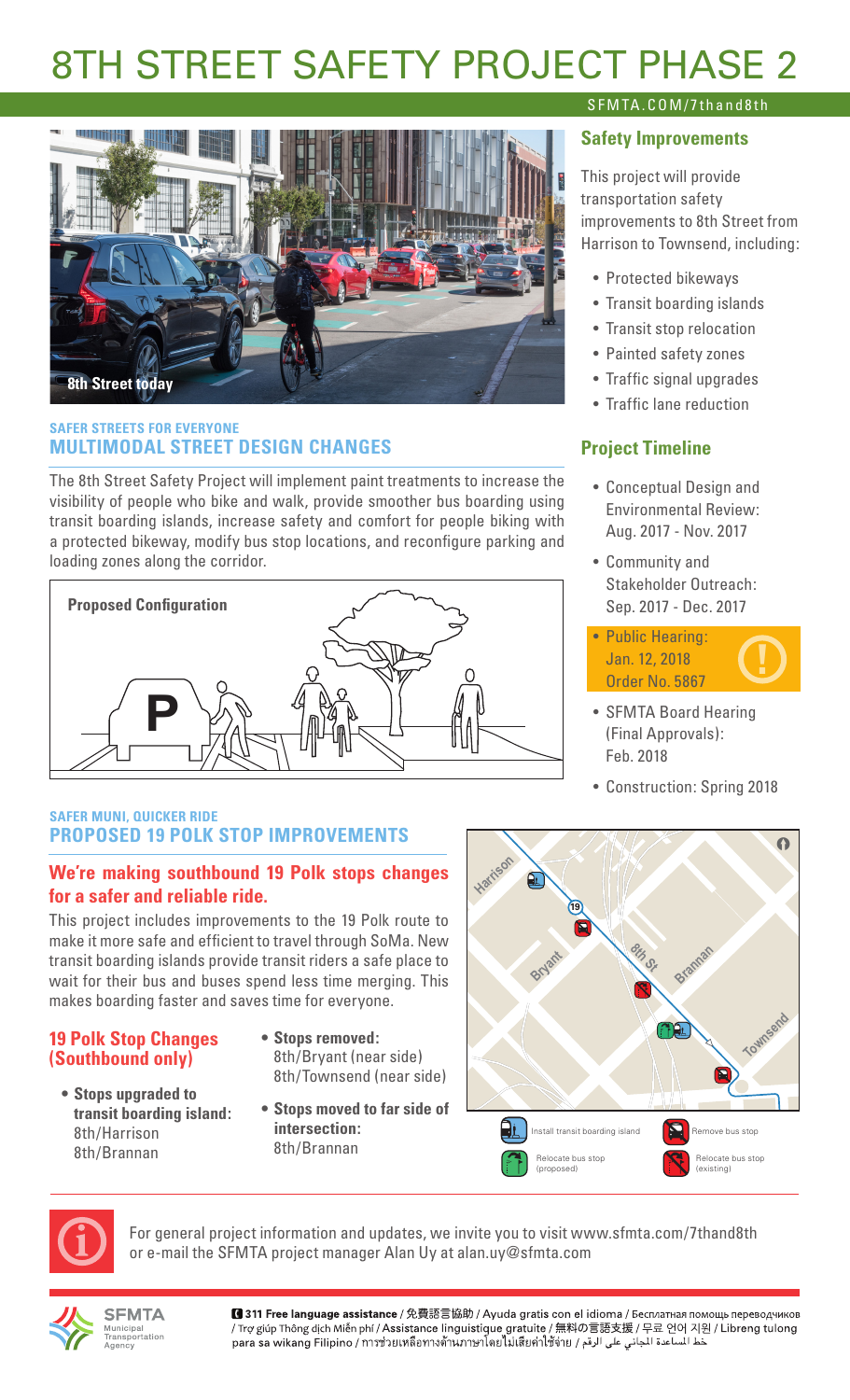



**Pursuant to SFMTA Order No. 5867 adopted December 29, 2017, the San Francisco Municipal Transportation Agency will hold a public hearing to solicit public input on the following proposed changes. The hearing will be held as follows:**

#### **Date/Time: Friday, January 12, at 10:00 am Location: Room 416 (Hearing Room 4), City Hall, San Francisco (located on Van Ness Avenue between McAllister and Grove Streets) \_\_\_\_\_\_\_\_\_\_\_\_\_\_\_\_\_\_\_\_\_\_\_\_\_\_\_\_\_\_\_\_\_\_\_\_\_\_\_\_\_\_\_\_\_\_\_\_\_\_\_\_\_\_\_\_\_\_\_\_\_\_\_\_\_\_\_\_\_\_\_\_\_\_\_\_**

#### **ESTABLISH – CLASS IV SEPARATED BIKEWAY**

8<sup>th</sup> Street, southbound, from Harrison Street to Townsend Street (parking separated)

#### **ESTABLISH – CLASS III BIKE ROUTE**

8<sup>th</sup> Street, northbound, from Townsend Street to Brannan Street

#### **RESCIND – BUS ZONE**

8<sup>th</sup> Street, west side, from Harrison Street to 75 feet southerly (replaces bus zone with transit boarding island)

8<sup>th</sup> Street, west side, from Bryant Street to 89 feet northerly (consolidates bus zone to Harrison far side)

8<sup>th</sup> Street, west side, from 100 feet to 240 feet north of Brannan Street (consolidates bus zone to Brannan far side)

#### **RESCIND – BUS FLAG STOP**

8th Street, west side, north of Townsend Street (consolidates bus stop to Brannan far side)

#### **ESTABLISH – TRANSIT BOARDING ISLAND, TOW-AWAY, NO STOPPING ANYTIME**

8<sup>th</sup> Street, west side, from 45 feet to 109 feet south of Harrison Street (replaces bus zone) 8<sup>th</sup> Street, west side, from 136 feet to 238 feet south of Brannan Street (new consolidated bus stop)

## **ESTABLISH – GENERAL METERED PARKING**

8<sup>th</sup> Street, both sides, between Harrison Street and Bryant Street (up to 8 full-sized metered parking spaces)

#### **RESCIND – METERED MOTORCYCLE PARKING**

8<sup>th</sup> Street, east side, from Townsend Street to 20 feet northerly (removes meter #663, #665, #667) \*

#### **RESCIND – BLUE ZONE**

8<sup>th</sup> Street, west side, from Bryant Street to 21 feet southerly

*Items denoted with an asterisk (\*) can be approved by the City Traffic Engineer after the public hearing and such approval constitutes the CEQA Approval Action under S.F. Administrative Code Section 31.04(h). Otherwise, the SFMTA Board will make the final approval at a later date based on the outcome at the public hearing.*

**California Environmental Quality Act (CEQA) Appeal Rights under Chapter 31 of the San Francisco Administrative Code:** For **Approval Actions,** the Planning Department has issued a CEQA exemption determination or negative declaration, which may be viewed online at [http://www.sf](http://www.sf-planning.org/index.aspx?page=3447)[planning.org/index.aspx?page=3447](http://www.sf-planning.org/index.aspx?page=3447) **.** Following approval of the item by the SFMTA City Traffic Engineer, the CEQA determination is subject to appeal within the time frame specified in S.F. Administrative Code Section 31.16, typically within 30 calendar days of the Approval Action. For information on filing a CEQA appeal, contact the Clerk of the Board of Supervisors at City Hall, 1 Dr. Carlton B. Goodlett Place, Room 244, San Francisco, CA 94102, or call (415) 554-5184. Under CEQA, in a later court challenge, a litigant may be limited to raising only those issues previously raised at a hearing on the project or in written correspondence delivered to the Board of Supervisors or other City board, commission or department at, or prior to, such hearing, or as part of the appeal hearing process on the CEQA decision

\_\_\_\_\_\_\_\_\_\_\_\_\_\_\_\_\_\_\_\_\_\_\_\_\_\_\_\_\_\_\_\_\_\_\_\_\_\_\_\_\_\_\_\_\_\_\_\_\_\_\_\_\_\_\_\_\_\_\_\_\_\_\_\_\_\_\_\_\_\_\_\_\_\_\_\_ A copy of this hearing notice can be obtained at **http://www.sfmta.com/about-sfmta/organization/committees/ engineering-public-hearings.** Opinions on these proposed changes may be filed in writing prior to the hearing with **SFMTA Transportation Engineering, 1 South Van Ness Avenue, 7th Floor, San Francisco, CA 94103- 5417.** Written opinions may also be transmitted by fax to **(415) 701-4737** or by email to **sustainable.streets@sfmta.com** with subject line "Public Hearing." Submitted opinions will become part of the official public record and will be brought to the attention of the person(s) conducting the hearing. Information on the proposed changes may be obtained from SFMTA Transportation Engineering at the above-referenced addresses or by telephone at **(415) 646-2352.**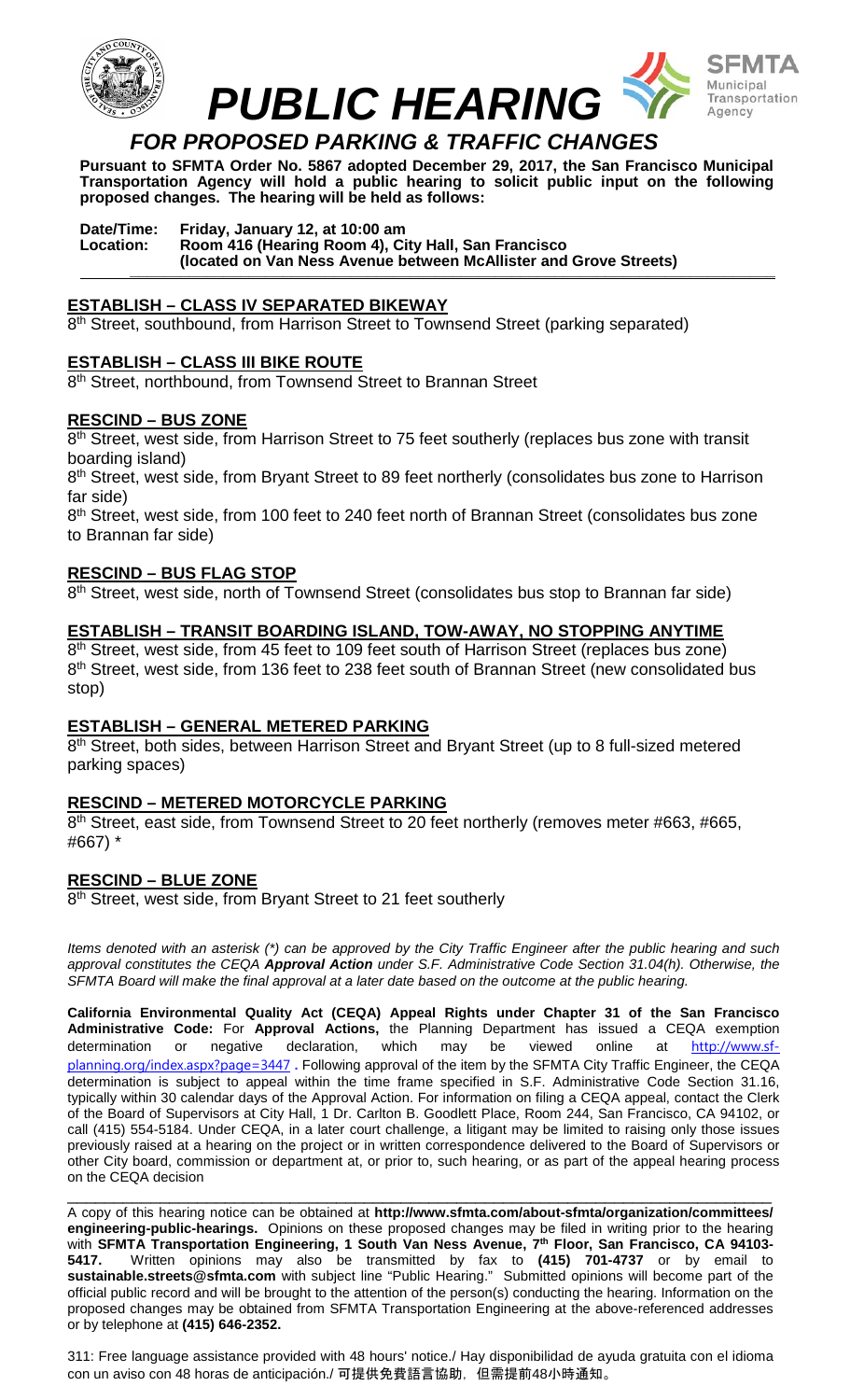



**Pursuant to SFMTA Order No. 5867 adopted December 29, 2017, the San Francisco Municipal Transportation Agency will hold a public hearing to solicit public input on the following proposed changes. The hearing will be held as follows:**

#### **Date/Time: Friday, January 12, at 10:00 am Location: Room 416 (Hearing Room 4), City Hall, San Francisco (located on Van Ness Avenue between McAllister and Grove Streets) \_\_\_\_\_\_\_\_\_\_\_\_\_\_\_\_\_\_\_\_\_\_\_\_\_\_\_\_\_\_\_\_\_\_\_\_\_\_\_\_\_\_\_\_\_\_\_\_\_\_\_\_\_\_\_\_\_\_\_\_\_\_\_\_\_\_\_\_\_\_\_\_\_\_\_\_**

#### **ESTABLISH – BLUE ZONE**

Harrison Street, north side, from 6 feet to 27 feet west of 8th Street

#### **RESCIND – METERED YELLOW ZONE, 6-WHEEL COMMERCIAL LOADING 8 AM TO 6 PM, MONDAY THROUGH FRIDAY**

8<sup>th</sup> Street, west side, from 113 feet to 218 feet south of Bryant Street (removes 5 metered yellow spaces) \*

#### **ESTABLISH – METERED YELLOW ZONE, 6-WHEEL COMMERCIAL LOADING 8 AM TO 6 PM, MONDAY THROUGH FRIDAY**

8<sup>th</sup> Street, west side, from 137 feet to 237 feet north of Brannan Street (establishes 5 metered yellow spaces) \*

## **ESTABLISH – METERED YELLOW ZONE, 8 AM TO 6 PM, MONDAY THROUGH SATURDAY**

8th Street, west side, from 20 feet to 72 feet south of Bryant Street (establishes 2 metered yellow spaces) \*

8<sup>th</sup> Street, west side, from 212 feet to 292 feet south of Harrison Street (establishes 4 metered yellow spaces) \*

## **RESCIND – PASSENGER LOADING ZONE, 9 AM TO 6 PM, MONDAY THROUGH SATURDAY**

8<sup>th</sup> Street, west side, from 130 to 163 feet north of Townsend Street \*

#### **ESTABLISH – PASSENGER LOADING ZONE, 9 AM TO 6 PM, MONDAY THROUGH SATURDAY**

8<sup>th</sup> Street, west side, from 127 to 169 feet north of Townsend Street \*

*Items denoted with an asterisk (\*) can be approved by the City Traffic Engineer after the public hearing and such approval constitutes the CEQA Approval Action under S.F. Administrative Code Section 31.04(h). Otherwise, the SFMTA Board will make the final approval at a later date based on the outcome at the public hearing.*

**California Environmental Quality Act (CEQA) Appeal Rights under Chapter 31 of the San Francisco Administrative Code:** For **Approval Actions,** the Planning Department has issued a CEQA exemption determination or negative declaration, which may be viewed online at [http://www.sf](http://www.sf-planning.org/index.aspx?page=3447)[planning.org/index.aspx?page=3447](http://www.sf-planning.org/index.aspx?page=3447) **.** Following approval of the item by the SFMTA City Traffic Engineer, the CEQA determination is subject to appeal within the time frame specified in S.F. Administrative Code Section 31.16, typically within 30 calendar days of the Approval Action. For information on filing a CEQA appeal, contact the Clerk of the Board of Supervisors at City Hall, 1 Dr. Carlton B. Goodlett Place, Room 244, San Francisco, CA 94102, or call (415) 554-5184. Under CEQA, in a later court challenge, a litigant may be limited to raising only those issues previously raised at a hearing on the project or in written correspondence delivered to the Board of Supervisors or other City board, commission or department at, or prior to, such hearing, or as part of the appeal hearing process on the CEQA decision

\_\_\_\_\_\_\_\_\_\_\_\_\_\_\_\_\_\_\_\_\_\_\_\_\_\_\_\_\_\_\_\_\_\_\_\_\_\_\_\_\_\_\_\_\_\_\_\_\_\_\_\_\_\_\_\_\_\_\_\_\_\_\_\_\_\_\_\_\_\_\_\_\_\_\_\_ A copy of this hearing notice can be obtained at **http://www.sfmta.com/about-sfmta/organization/committees/ engineering-public-hearings.** Opinions on these proposed changes may be filed in writing prior to the hearing with **SFMTA Transportation Engineering, 1 South Van Ness Avenue, 7th Floor, San Francisco, CA 94103- 5417.** Written opinions may also be transmitted by fax to **(415) 701-4737** or by email to **sustainable.streets@sfmta.com** with subject line "Public Hearing." Submitted opinions will become part of the official public record and will be brought to the attention of the person(s) conducting the hearing. Information on the proposed changes may be obtained from SFMTA Transportation Engineering at the above-referenced addresses or by telephone at **(415) 646-2352.**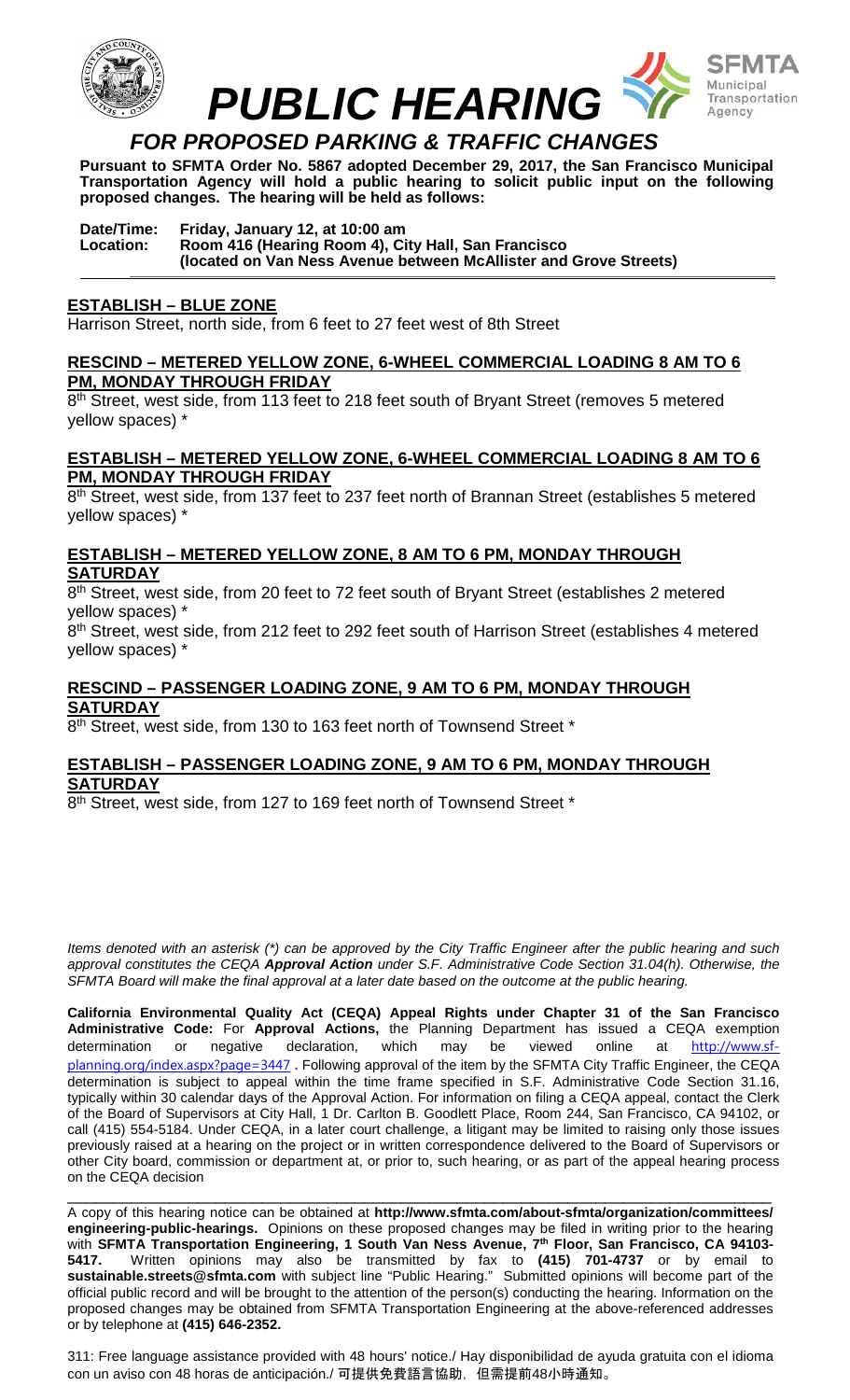

**Pursuant to SFMTA Order No. 5867 adopted December 29, 2017, the San Francisco Municipal Transportation Agency will hold a public hearing to solicit public input on the following proposed changes. The hearing will be held as follows:**

**Date/Time: Friday, January 12, at 10:00 am Location: Room 416 (Hearing Room 4), City Hall, San Francisco (located on Van Ness Avenue between McAllister and Grove Streets) \_\_\_\_\_\_\_\_\_\_\_\_\_\_\_\_\_\_\_\_\_\_\_\_\_\_\_\_\_\_\_\_\_\_\_\_\_\_\_\_\_\_\_\_\_\_\_\_\_\_\_\_\_\_\_\_\_\_\_\_\_\_\_\_\_\_\_\_\_\_\_\_\_\_\_\_**

# **ESTABLISH – TOW-AWAY, NO PARKING ANYTIME**

8<sup>th</sup> Street, west side, from 161 feet to 212 feet south of Harrison Street 8<sup>th</sup> Street, west side, from Bryant Street to 260 feet northerly 8<sup>th</sup> Street, west side, from Bryant Street to 20 feet southerly 8<sup>th</sup> Street, west side, from 72 feet to 136 feet south of Bryant Street 8<sup>th</sup> Street, west side, from 199 feet to 316 feet south of Bryant Street 8<sup>th</sup> Street, east side, from Townsend Street to 20 feet northerly 8<sup>th</sup> Street, west side, from Townsend Street to 77 feet northerly

## **ESTABLISH – TOW-AWAY, NO STOPPING ANYTIME**

8<sup>th</sup> Street, west side, from Brannan Street to 137 feet northerly

#### **RESCIND – GREEN METERED PARKING, 15 MINUTE TIME LIMIT, 9 AM TO 6 PM, MONDAY THROUGH SATURDAY**

8<sup>th</sup> Street, east side, from 30 feet to 72 feet north of Townsend Street (converts to 2 general metered spaces) \*

8<sup>th</sup> Street, east side, from 201 feet to 277 feet north of Townsend Street (converts to 4 general metered spaces) \*

8<sup>th</sup> Street, west side, from 85 feet to 127 feet north of Townsend Street (converts to 2 general metered spaces) \*

8<sup>th</sup> Street, west side, from 169 feet to 211 feet north of Townsend Street (converts to 2 general metered spaces) \*

## **ESTABLISH – MIDBLOCK CROSSWALK**

8<sup>th</sup> Street, approximately 110 feet south of Harrison Street (for transit boarding island) 8<sup>th</sup> Street, approximately 250 feet south of Harrison Street (for parking-separated bikeway) 8<sup>th</sup> Street, approximately 135 feet south of Bryant Street (for parking-separated bikeway) 8<sup>th</sup> Street, approximately 165 feet south of Brannan Street (for transit boarding island) 8<sup>th</sup> Street, approximately 150 feet north of Townsend Street (for parking-separated bikeway)

## **ESTABLISH – NO TURN ON RED**

Brannan Street, eastbound, at 8<sup>th</sup> Street

*Items denoted with an asterisk (\*) can be approved by the City Traffic Engineer after the public hearing and such approval constitutes the CEQA Approval Action under S.F. Administrative Code Section 31.04(h). Otherwise, the SFMTA Board will make the final approval at a later date based on the outcome at the public hearing.*

**California Environmental Quality Act (CEQA) Appeal Rights under Chapter 31 of the San Francisco Administrative Code:** For **Approval Actions,** the Planning Department has issued a CEQA exemption determination or negative declaration, which may be viewed online at [http://www.sf](http://www.sf-planning.org/index.aspx?page=3447)[planning.org/index.aspx?page=3447](http://www.sf-planning.org/index.aspx?page=3447) **.** Following approval of the item by the SFMTA City Traffic Engineer, the CEQA determination is subject to appeal within the time frame specified in S.F. Administrative Code Section 31.16, typically within 30 calendar days of the Approval Action. For information on filing a CEQA appeal, contact the Clerk of the Board of Supervisors at City Hall, 1 Dr. Carlton B. Goodlett Place, Room 244, San Francisco, CA 94102, or call (415) 554-5184. Under CEQA, in a later court challenge, a litigant may be limited to raising only those issues previously raised at a hearing on the project or in written correspondence delivered to the Board of Supervisors or other City board, commission or department at, or prior to, such hearing, or as part of the appeal hearing process on the CEQA decision

\_\_\_\_\_\_\_\_\_\_\_\_\_\_\_\_\_\_\_\_\_\_\_\_\_\_\_\_\_\_\_\_\_\_\_\_\_\_\_\_\_\_\_\_\_\_\_\_\_\_\_\_\_\_\_\_\_\_\_\_\_\_\_\_\_\_\_\_\_\_\_\_\_\_\_\_ A copy of this hearing notice can be obtained at **http://www.sfmta.com/about-sfmta/organization/committees/ engineering-public-hearings.** Opinions on these proposed changes may be filed in writing prior to the hearing with **SFMTA Transportation Engineering, 1 South Van Ness Avenue, 7th Floor, San Francisco, CA 94103- 5417.** Written opinions may also be transmitted by fax to **(415) 701-4737** or by email to **sustainable.streets@sfmta.com** with subject line "Public Hearing." Submitted opinions will become part of the official public record and will be brought to the attention of the person(s) conducting the hearing. Information on the proposed changes may be obtained from SFMTA Transportation Engineering at the above-referenced addresses or by telephone at **(415) 646-2352.**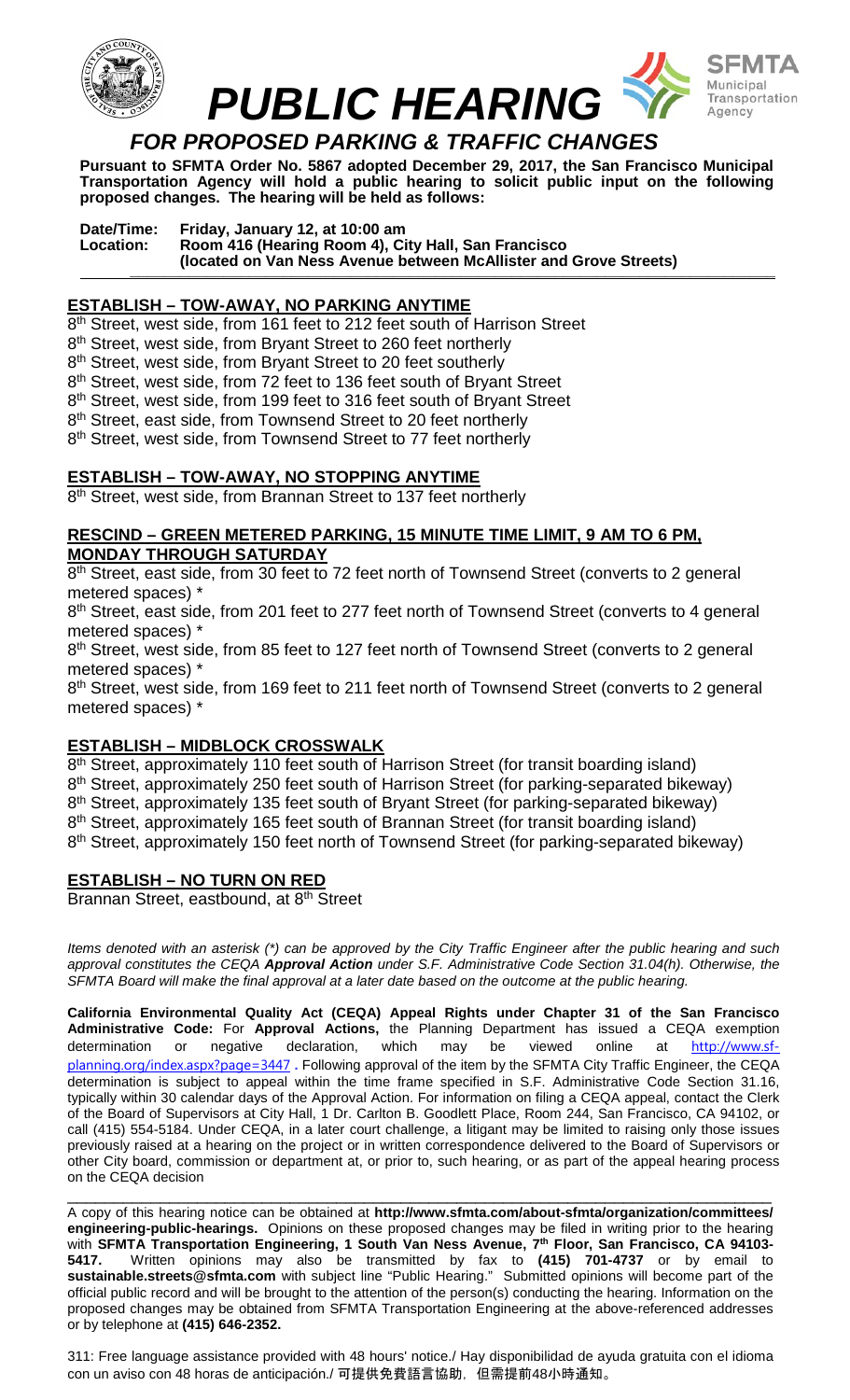



 *PUBLIC HEARING FOR PROPOSED BIKE SHARE STATION* 

**Pursuant to SFMTA Order No. 5867 issued on December 29, 2017, the San Francisco Municipal Transportation Agency will hold a public hearing to solicit public input on the following proposed changes. The hearing will be held as follows:** 

**Date/Time: Friday, January 12, 2018 at 10:00 am Location: Room 416 (Hearing Room 4), City Hall, San Francisco (located on Van Ness Avenue between McAllister and Grove Streets) and the streets**  $\overline{\phantom{a}}$  **b** 

#### **Newhall Street at 3rd Street – Bike Share Station ESTABLISH – NO PARKING EXCEPT BICYCLES ESTABLISH – BIKE SHARE STATION**

Newhall Street, east side, from 64 feet to 143 feet north of Kirkwood Ave (72'-1" bike share station with 3' red zone buffer south of the station and existing pedestrian bulb to the north)\*

#### **Quesada Avenue at Lane Street – Bike Share Station ESTABLISH – NO PARKING EXCEPT BICYCLES**

# **ESTABLISH – BIKE SHARE STATION**

Quesada Avenue, south side, from Lane Street to 51 feet easterly (40'-7" bike share station with a 5-foot red zone on the west side and 3-foot red zone buffer on the east side of the station)<sup>\*</sup>

# **Lane Street at Van Dyke Avenue – Bike Share Station ESTABLISH – NO PARKING EXCEPT BICYCLES**

**ESTABLISH – BIKE SHARE STATION** 

Lane Street, west side, from 21.5 feet to 67.5 feet north of Van Dyke Ave (42'-7" bike share station with 3' of red zone buffer on the northern end of the station)\*

# **Williams Avenue at Apollo Street – Bike Share Station**

**ESTABLISH – NO PARKING EXCEPT BICYCLES** 

# **ESTABLISH – BIKE SHARE STATION**

Williams Avenue, south side, from Apollo Street to 53 feet easterly (42'-7" bike share station with a 3-foot red zone on the east side of the station and a 5-foot red zone on the west side of the station)\*

# **Illinois Street at Cesar Chavez Street – Bike Share Station**

**ESTABLISH – NO PARKING EXCEPT BICYCLES ESTABLISH – BIKE SHARE STATION** 

Illinois Street, east side, from 7.5 feet to 74 feet south of Cesar Chavez Street (52'-5" bike share station with a 15' red visibility zone on the northern end and a 3' red zone buffer on the southern of the station)\*

# **Mendell Street at Galvez Avenue – Bike Share Station**

# **ESTABLISH – NO PARKING EXCEPT BICYCLES**

**ESTABLISH – BIKE SHARE STATION** 

Mendell Street, east side, from 133.5 feet to 196.5 feet south of Fairfax Avenue (52'- 5" bike share station with a 3' red zone buffer on the north end of the station and a 10'-1" red zone buffer on the south end of the station)

#### **23rd Street at San Bruno Avenue – Bike Share Station ESTABLISH – SIDEWALK BIKE SHARE STATION**

23rd Street, north side, from 118.5 feet to 175 feet west of Vermont Street (56.5 foot bike share station with angled bikes and channelizer posts 1-foot off the western side of the station. The remaining pedestrian clearance will be 6-feet 9-inches)\*

*Items denoted with an asterisk (\*) can be approved by the City Traffic Engineer after the public hearing. Otherwise, the SFMTA Board will make the final approval at a later date based on the outcome at the public hearing.*  \_\_\_\_\_\_\_\_\_\_\_\_\_\_\_\_\_\_\_\_\_\_\_\_\_\_\_\_\_\_\_\_\_\_\_\_\_\_\_\_\_\_\_\_\_\_\_\_\_\_\_\_\_\_\_\_\_\_\_\_\_\_\_\_\_\_\_\_\_\_\_\_\_\_\_\_

A copy of this hearing notice can be obtained at **http://www.sfmta.com/about-sfmta/organization/committees/ engineering-public-hearings.** Opinions on these proposed changes may be filed in writing prior to the hearing with **SFMTA Transportation Engineering, 1 South Van Ness Avenue, 7th Floor, San Francisco, CA 94103-5417.** Written opinions may also be transmitted by fax to **(415) 701-4737** or by email to **sustainable.streets@sfmta.com** with subject line "Public Hearing." Submitted opinions will become part of the official public record and will be brought to the attention of the person(s) conducting the hearing. Information on the proposed changes may be obtained from SFMTA Transportation Engineering at the above-referenced addresses or by telephone at **(415) 646-2352**

For additional information about San Francisco's bicycle sharing program, please visit https://www.fordgobike.com/